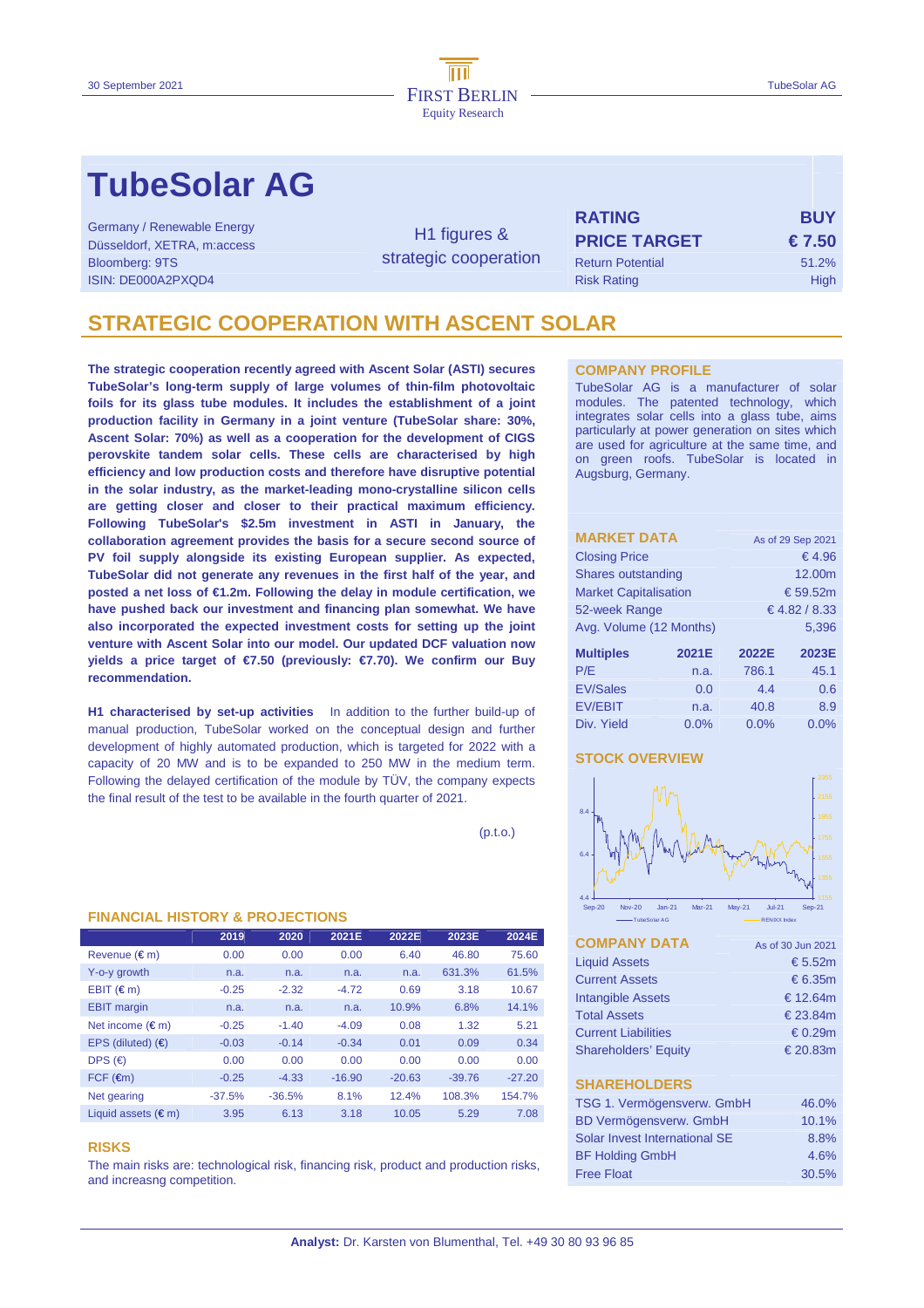**Far-reaching cooperation with green roof system manufacturer ZinCo** In April, TubeSolar agreed on a far-reaching, exclusive cooperation with ZinCo GmbH, a leading global company for green roofs. TubeSolar's grid-like modules with their solar and water permeability are not only suitable for agri-PV, but also for electricity production on green roofs. Due to the significantly smaller wind attack surface compared to flat modules the elevation can be dimensioned smaller.

In Germany, approx. 7 million  $m^2$  of roof space is planted with greenery every year. This results in an annual market potential of approx. 200 MW for the German market alone, without taking into account already existing green roof areas. With the cooperation with ZinCo, TubeSolar is harnessing the green roof PV market in addition to the agri-PV market.

## **STRATEGIC COOPERATION WITH ASCENT SOLAR**

In September, TubeSolar signed a far-reaching cooperation agreement with US-based Ascent Solar Technologies, Inc. (ASTI), establishing a strategic partnership between the two companies. Tubesolar had already invested \$2.5m in Ascent Solar in January, representing a stake of approximately 15% in ASTI.

The collaboration includes:

- a long-term supply agreement for custom PV foil for TubeSolar:
- a one-time engineering fee of up to \$4m, payable by TubeSolar to Ascent Solar in three parts for the custom PV foil design. We expect all three parts to be paid in 2022;
- The establishment of a joint venture (JV Ascent Solar Germany, share Ascent Solar: 70%, TubeSolar: 30%) to build a new production facility in Germany to supply PV foil exclusively to TubeSolar. Associated with this are milestone payments from TubeSolar to Ascent Solar of up to \$13.5m in four phases. These will be triggered when the manufacturing facility achieves certain benchmarks in terms of specific production capacity and/or cost structure;
- Joint efforts to develop high-efficiency CIGS perovskite tandem cells;

The long-term supply agreement calls for ASTI to supply the following quantities of PV foil to TubeSolar:

- 2022 up to 3 MW
- 2023 up to 15 MW
- 2024 up to 60 MW
- up to 2,000 MW thereafter.

Until the German production factory is fully commissioned, the supply of PV foil in 2021 and 2022 will come from Ascent Solar's existing facility in Thornton, Colorado, USA.

This cooperation implements TubeSolar's "second-source strategy" and taps into another source of supply in addition to its existing European supplier for flexible copper indium gallium diselenide (CIGS) PV cells. As a result, TubeSolar has significantly reduced its supplier risk for the most important input material item, even at very strong growth. For this risk reduction and the 30% stake in the joint venture, TubeSolar will pay a price in the form of a \$4m milestone-linked engineering fee, as well as milestone payments for the joint PV film manufacturing facility totalling \$13.5m.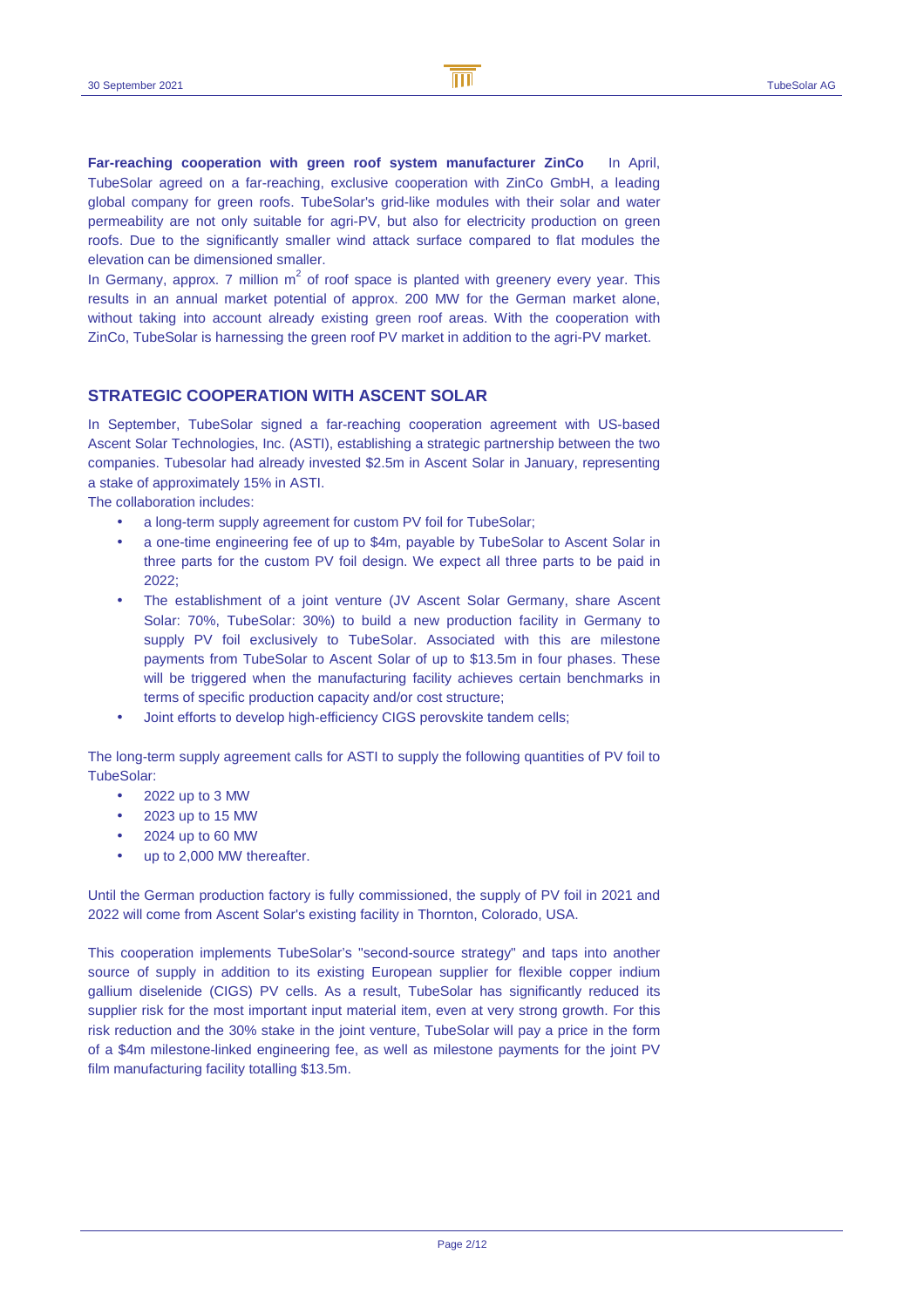## **PV TECHNOLOGY WITH DISRUPTIVE POTENTIAL: CIGS-PEROVSKITE TANDEM CELLS**

If the joint development of high-efficiency CIGS perovskite tandem cells (FBe: efficiency >20%) can be successfully commercialised (FBe: 2026 at the earliest), both companies will possess a potentially disruptive PV technology, characterised by high efficiency and low production costs.

Figure 1 shows the highest cell efficiencies achieved for PV cells in the laboratory. The market-leading mono-crystalline (mono-Si) modules have higher efficiencies than multi-Si modules (26.1% versus 23.3%). CIGS thin film is slightly ahead of multi-Si technology with an efficiency of 23.4%, while CdTe thin film achieves 22.1%.





Source: First Berlin Equity Research, NREL

Perovskite has made enormous progress in efficiency in recent years. After about 3% in 2006 and about 16% in 2014, 25.2% was reached in 2020. Perovskites are a family of materials with a specific crystal structure, named after the mineral with that structure. The soft material has a high tolerance to defects. In the production of solar cells, perovskites have demonstrated their potential for high performance and low production costs. Their properties make material deposition compatible with almost all known scalable deposition techniques. Many of these techniques are relatively simple, affordable, accessible, and capable of producing high-quality perovskite thin films at low temperatures. For commercial success, existing hurdles related to cell stability and degradation, as well as the translation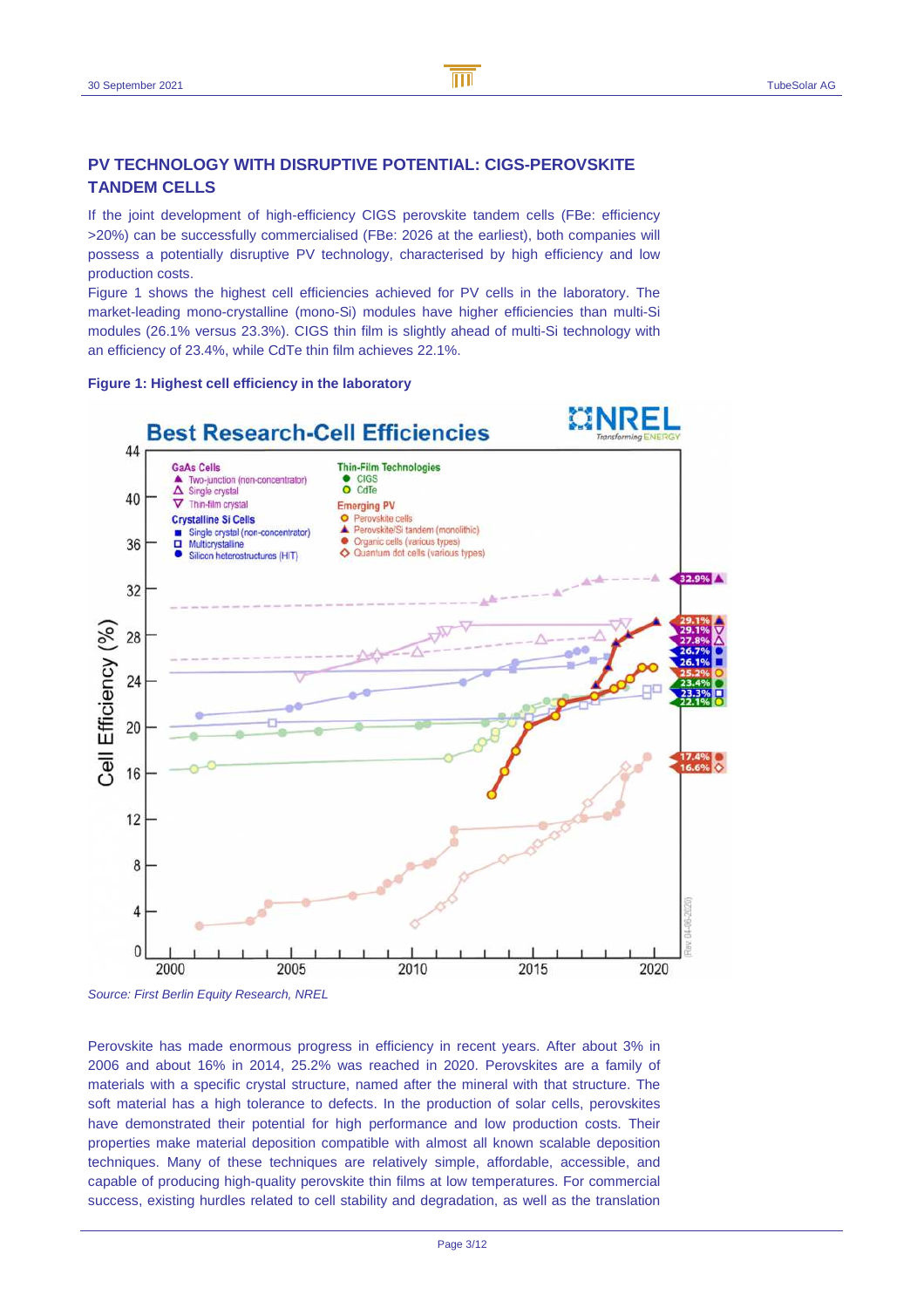of laboratory production to scalable and reproducible mass production processes, must still be overcome.

Perovskites can be tuned to different colours in the solar spectrum by changing the material composition, and a variety of compositions have demonstrated high performance. This bandgap flexibility opens up another useful application for perovskite solar cells in highperformance tandem architectures with potential efficiencies exceeding 30%. Such tandem architectures are being intensively explored by the solar industry, as crystalline technology will reach its practical efficiency limit of about 26% in a few years.

By the end of 2020, Oxford PV demonstrated a world record efficiency of 29.5% for a c-Si/perovskite tandem cell structure and anticipates a practical efficiency potential of about 35%. In February 2021, thin-film producer Miasolé announced that it had achieved 26.5% efficiency with a perovskite-CIGS thin-film tandem cell in collaboration with European Solliance Solar Research.

## **H1 REPORT: AS EXPECTED, NO SALES YET**

As expected, TubeSolar did not generate any significant revenue in the first half of the year. Gross profit amounted to  $E2.3m$ . We assume that this is mainly attributable to capitalised own work.

### **Figure 2: Reported figures versus forecasts**

| <b>EBIT</b>  | $H1-21A$ | $H1-21E$ | <b>Delta</b> | <b>H1-20A</b> | <b>Delta</b> |
|--------------|----------|----------|--------------|---------------|--------------|
| <b>Sales</b> | 0.0      | 0.0      | ٠            | 0.0           | ٠            |
| <b>EBIT</b>  | $-0.6$   | $-1.6$   | ٠            | $-1.2$        | ۰            |
| margin       | ٠        | ٠        |              | ٠             |              |
| Net income   | $-1.2$   | $-1.6$   | ۰            | $-1.5$        | -            |
| margin       | ۰        | ۰        |              | ۰             |              |

Source: First Berlin Equity Research, TubeSolar AG

Personnel expenses of €1.6m, depreciation and amortization of €0.6m, and other operating expenses of €0.6m resulted in EBIT of €-0.6m. Tax expenses of €0.6m resulted in a net result of €-1.2m.

The balance sheet reflects the build-up of the company. Total assets increased by 27% from €18.8m to €23.8m compared to the beginning of the year. Fixed assets increased by 42% to €17.4m. Property, plant and equipment rose from  $€1.2m$  to  $€2.8m$ , and financial assets, which include the Ascent Solar share package, amounted to €2.0m. Cash and cash equivalents decreased by 10% YTD to €5.5m.

The liabilities side was dominated by equity, which increased by 34% from €15.5m to €20.8m, due mainly to the capital increase. The equity ratio amounted to more than 87% compared to more than 82% at the end of 2020 (see figure 3 overleaf). The H1 report does not include a cash flow statement.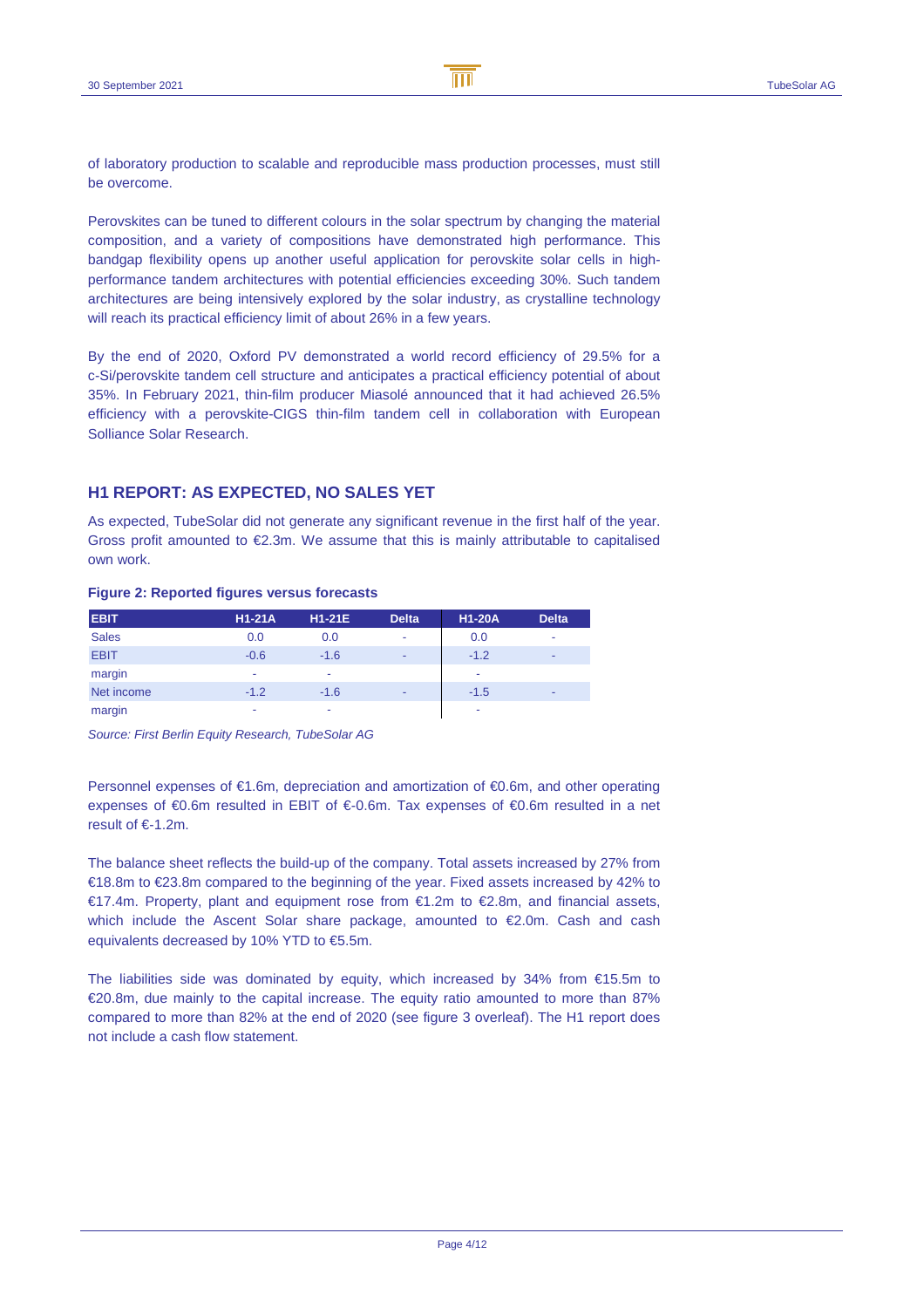## **Figure 3: Selected balance sheet positions**

| in $\epsilon$ m              | $H1-21A$ | 2020A | <b>Delta</b> |
|------------------------------|----------|-------|--------------|
| Intangible goods & goodwill  | 12.6     | 11.0  | 14%          |
| Property, plant & equipment  | 2.8      | 1.2   | 123%         |
| <b>Financial assets</b>      | 2.0      | 0.0   | n.m.         |
| Non-current assets, total    | 17.4     | 12.3  | 42%          |
| Inventories                  | 0.0      | 0.0   | n.m.         |
| <b>Receivables</b>           | 0.8      | 0.3   | 157%         |
| Cash and cash equivalents    | 5.5      | 6.1   | $-10%$       |
| <b>Current assets, total</b> | 6.3      | 6.5   | $-3%$        |
| <b>Equity</b>                | 20.8     | 15.5  | 34%          |
| Equity ratio                 | 87.4%    | 82.4% |              |
| <b>Provisions</b>            | 0.4      | 0.2   | 56%          |
| <b>Liabilities</b>           | 0.3      | 1.3   | $-78%$       |
| Deferred tax liabilities     | 2.3      | 1.7   | 34%          |
| <b>Balance sheet total</b>   | 23.8     | 18.8  | 27%          |

Source: First Berlin Equity Research, TubeSolar AG

**Milestone payments to Ascent Solar included in model** We assume that the engineering fee (totalling up to \$4m or approx. €3.4m) will flow in 2022 and that the milestone payments (up to \$13.5m or approximately €11.5m) for the joint production facility could start in ca. 2024. We assume that Ascent Solar will meet the conditions for the payments and have included the payments in our model. After talking to management, we assume that the payments will be accounted for as capital expenditures and will not impact the income statement.

**Forecasts adjusted** Following the delay in module certification, we have pushed back our investment and financing plan slightly. This results in an amended depreciation and interest payment schedule, leading to higher earnings in 2021-23. Otherwise, we leave our revenue and earnings estimates unchanged.

|                   |         | 2021E      |                          |          | 2022E      |                          |         | 2023E      |              |
|-------------------|---------|------------|--------------------------|----------|------------|--------------------------|---------|------------|--------------|
| All figures in €m | Old     | <b>New</b> | <b>Delta</b>             | Old      | <b>New</b> | <b>Delta</b>             | Old     | <b>New</b> | <b>Delta</b> |
| <b>Sales</b>      | 0.0     | 0.0        | $\overline{\phantom{a}}$ | 6.4      | 6.4        | 0.0%                     | 46.8    | 46.8       | 0.0%         |
| <b>EBIT</b>       | $-5.2$  | $-4.7$     | $\sim$                   | 0.0      | 0.7        | $\overline{\phantom{a}}$ | 1.0     | 3.2        | 217.9%       |
| margin            |         | -          |                          | ۰        | 10.9%      |                          | 2.1%    | 6.8%       |              |
| Net income        | $-4.5$  | $-4.1$     | $\overline{\phantom{a}}$ | $-0.9$   | 0.1        |                          | $-0.9$  | 1.3        |              |
| margin            |         | ۰          |                          | $-14.1%$ | 1.2%       |                          | $-1.9%$ | 2.8%       |              |
| EPS (diluted)     | $-0.37$ | $-0.34$    | $\blacksquare$           | $-0.07$  | 0.01       | $\overline{\phantom{a}}$ | $-0.06$ | 0.09       |              |
|                   |         |            |                          |          |            |                          |         |            |              |

### **Figure 4: Revisions to forecasts**

Source: First Berlin Equity Research

**Buy reiterated at slightly lower price target** An updated DCF model yields a new price target of €7.50 (previously: €7.70). We confirm our Buy recommendation.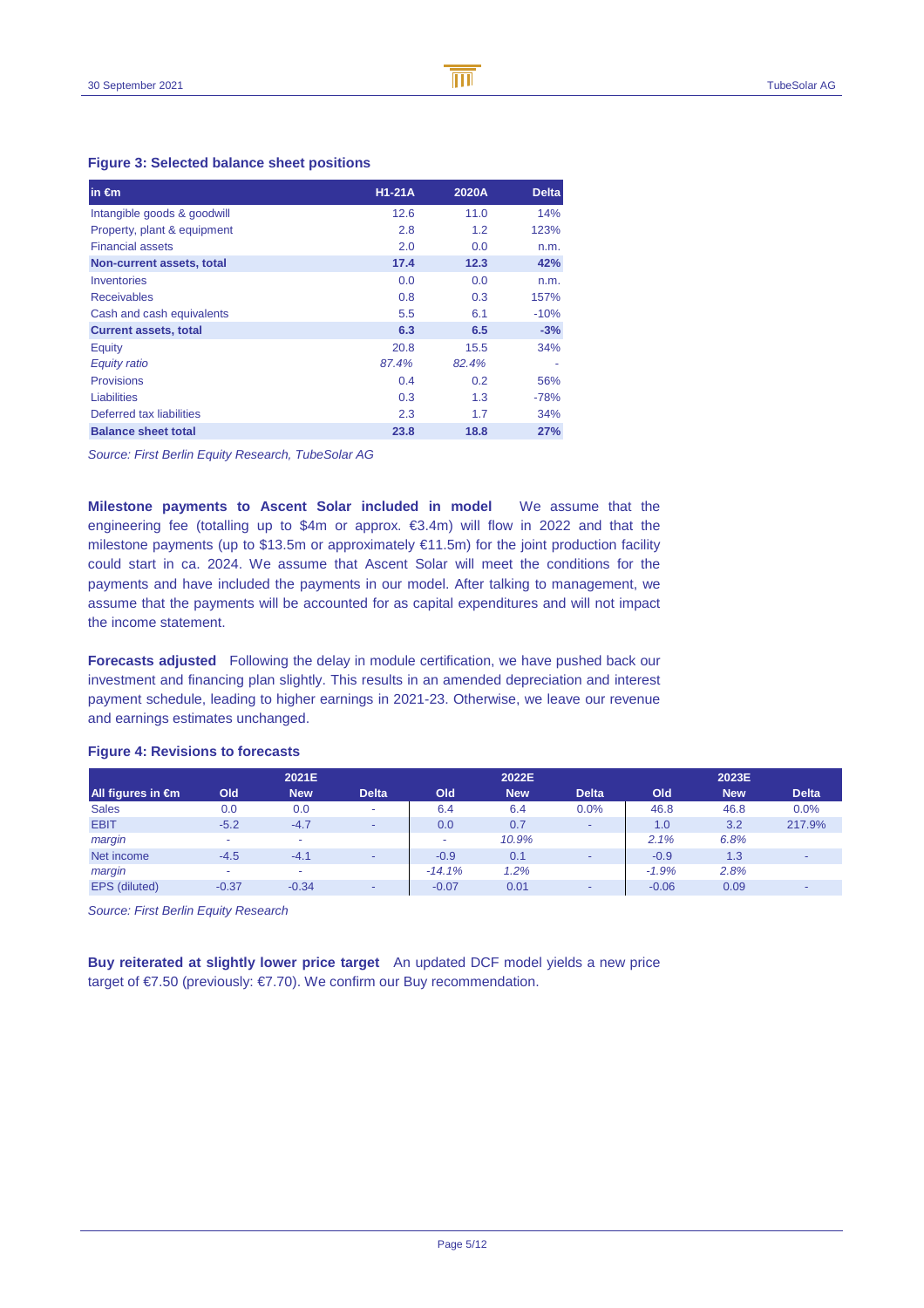## **VALUATION MODEL**

| <b>DCF valuation model</b>         |           |           |           |           |           |           |           |           |
|------------------------------------|-----------|-----------|-----------|-----------|-----------|-----------|-----------|-----------|
| All figures in EUR '000            | 2021E     | 2022E     | 2023E     | 2024E     | 2025E     | 2026E     | 2027E     | 2028E     |
| <b>Net sales</b>                   | 0         | 6.400     | 46,800    | 75,600    | 134,000   | 162,500   | 184,659   | 207,154   |
| <b>NOPLAT</b>                      | $-4.717$  | 676       | 2,946     | 8,434     | 20.475    | 23,074    | 26,964    | 30,772    |
| + depreciation & amortisation      | 1.726     | 3,285     | 6,470     | 10,539    | 14.814    | 18,801    | 17,282    | 15,021    |
| Net operating cash flow            | $-2.991$  | 3,961     | 9,416     | 18,973    | 35,289    | 41,874    | 44,246    | 45,793    |
| - total investments (CAPEX and WC) | $-14.529$ | $-23,988$ | $-47,555$ | $-42,952$ | $-31.926$ | $-14,820$ | $-13.546$ | $-14,452$ |
| Capital expenditures               | $-14.190$ | $-23,064$ | $-44,234$ | $-40,378$ | $-26.130$ | $-11,168$ | $-10,139$ | $-10,659$ |
| <b>Working capital</b>             | $-339$    | $-924$    | $-3.321$  | $-2,574$  | $-5.796$  | $-3,652$  | $-3,407$  | $-3,793$  |
| Free cash flows (FCF)              | $-17,520$ | $-20,027$ | $-38,139$ | $-23,979$ | 3,363     | 27,054    | 30,700    | 31,340    |
| <b>PV of FCF's</b>                 | $-17.009$ | $-17,282$ | $-29.252$ | $-16.341$ | 2.037     | 14,565    | 14,690    | 13,325    |

| All figures in thousands                    |         |
|---------------------------------------------|---------|
| PV of FCFs in explicit period (2021E-2035E) | 23.940  |
| PV of FCFs in terminal period               | 55.950  |
| Enterprise value (EV)                       | 79.890  |
| + Net cash / - net debt (pro forma)         | 31.173  |
| + Investments / minority interests          | 2.083   |
| Shareholder value                           | 113.146 |
| Diluted number of shares (discounted)       | 15.128  |
| Fair value per share in EUR                 | 7.48    |

| <b>Terminal growth</b>      | 2.0%  |
|-----------------------------|-------|
| <b>Terminal EBIT margin</b> | 14.5% |
|                             |       |

|                         |       |   |       |       |       | Terminal growth rate |       |       |       |       |
|-------------------------|-------|---|-------|-------|-------|----------------------|-------|-------|-------|-------|
| <b>WACC</b>             | 12.5% |   | 8.5%  | 0.5%  | 1.0%  | 1.5%                 | 2.0%  | 2.5%  | 3.0%  | 3.5%  |
| Cost of equity          | 14.1% |   | 9.5%  | 11.85 | 12.19 | 12.57                | 13.00 | 13.49 | 14.05 | 14.71 |
| Pre-tax cost of debt    | 5.0%  |   | 10.5% | 9.77  | 10.14 | 10.40                | 10.69 | 11.02 | 11.39 | 11.81 |
| Tax rate                | 30.0% | O | 11.5% | 8.21  | 8.51  | 8.70                 | 8.90  | 9.13  | 9.38  | 9.66  |
| After-tax cost of debt  | 3.5%  |   | 12.5% | 6.94  | 7.20  | 7.33                 | 7.48  | 7.64  | 7.81  | 8.01  |
| Share of equity capital | 85.0% |   | 13.5% | 5.90  | 6.13  | 6.22                 | 6.33  | 6.44  | 6.57  | 6.71  |
| Share of debt capital   | 15.0% |   | 14.5% | 5.16  | 5.23  | 5.17                 | 5.38  | 3.27  | 5.56  | 5.66  |
| Price target            | 7.50  |   | 15.5% | 4.43  | 4.48  | 4.40                 | 4.59  | 4.66  | 4.72  | 4.80  |

\* for layout purposes the model shows numbers only to 2028, but runs until 2035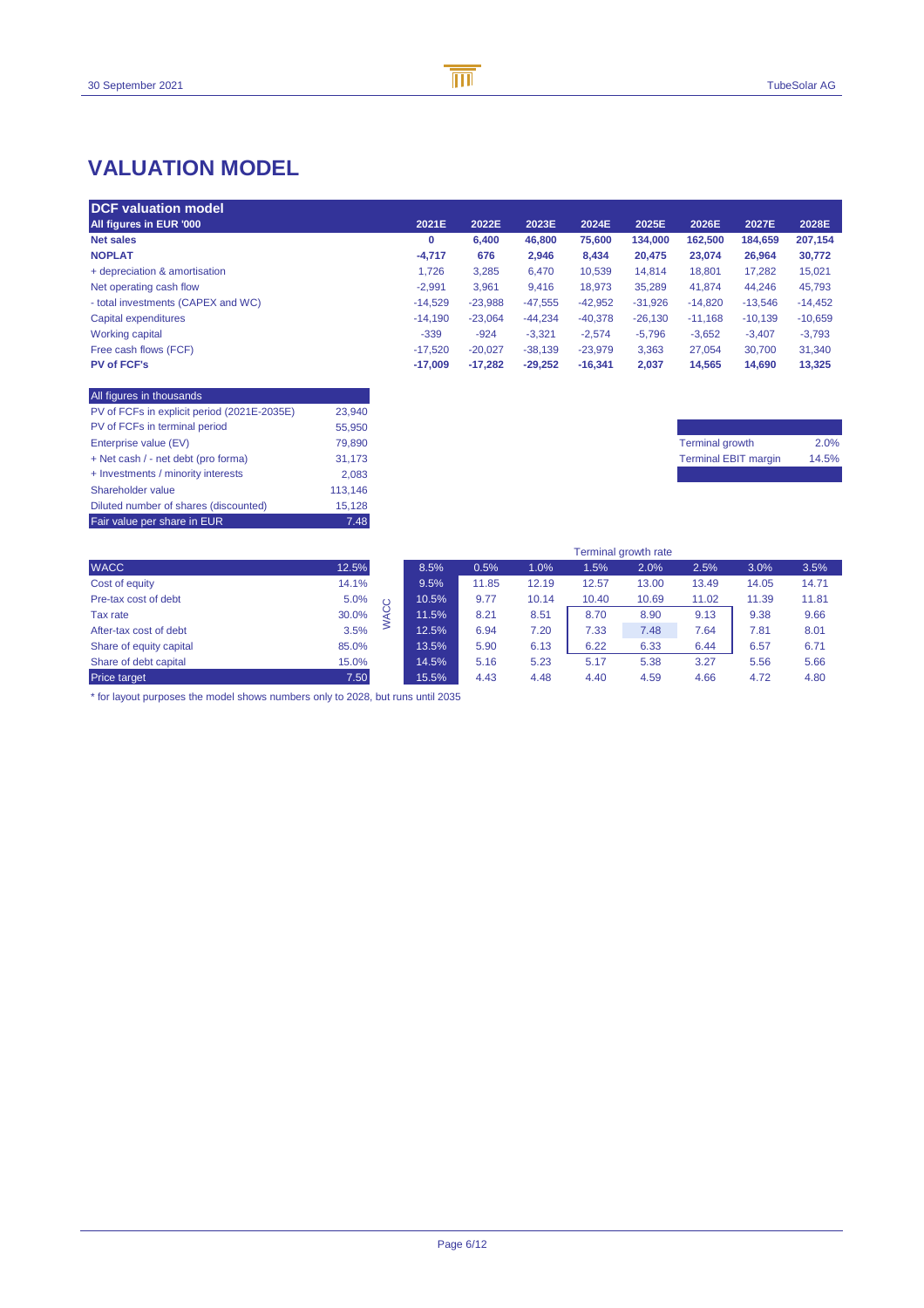## **INCOME STATEMENT**

| All figures in EUR '000          | 2019A          | 2020A       | 2021E       | 2022E       | 2023E          | 2024E        | 2025E       |
|----------------------------------|----------------|-------------|-------------|-------------|----------------|--------------|-------------|
| <b>Revenues</b>                  | 0              | $\bf{0}$    | 0           | 6,400       | 46,800         | 75,600       | 134,000     |
| Own work                         | 0              | 3,481       | 3,960       | 3,960       | $\overline{0}$ | $\mathbf{0}$ | $\Omega$    |
| Cost of goods sold               | 0              | 1,626       | 4,200       | 6,400       | 23,400         | 39,161       | 71,629      |
| <b>Gross profit</b>              | 0              | $-1,626$    | $-4,200$    | $\mathbf 0$ | 23,400         | 36,439       | 62,371      |
| Personnel costs                  | 297            | 1,921       | 3,904       | 7,500       | 9,820          | 10,698       | 12,082      |
| Other operating income           | 177            | 538         | 3,500       | 10,400      | 749            | 756          | 1,340       |
| Other operating expenses         | 134            | 1,592       | 2,347       | 2,880       | 4,680          | 5,292        | 9,258       |
| <b>EBITDA</b>                    | $-254$         | $-1,120$    | $-2,991$    | 3,980       | 9,649          | 21,205       | 42,371      |
| Depreciation and amortisation    | $\overline{0}$ | 1,197       | 1,726       | 3,285       | 6,470          | 10,539       | 14,814      |
| <b>Operating income (EBIT)</b>   | $-254$         | $-2,317$    | $-4,717$    | 695         | 3,179          | 10,666       | 27,557      |
| Net financial result             | 0              | $-2$        | $-400$      | $-600$      | $-1,625$       | $-3,225$     | $-3,950$    |
| Non-operating expenses           | 0              | $\mathbf 0$ | 0           | $\mathbf 0$ | $\mathbf 0$    | $\mathbf 0$  | $\mathbf 0$ |
| Pre-tax income (EBT)             | $-254$         | $-2,319$    | $-5,117$    | 95          | 1,554          | 7,441        | 23,607      |
| Income taxes                     | 0              | $-917$      | $-1,023$    | 19          | 233            | 2,232        | 7,082       |
| <b>Minority interests</b>        | $\overline{0}$ | 0           | $\mathbf 0$ | $\mathbf 0$ | $\overline{0}$ | $\mathbf 0$  | $\Omega$    |
| Net income / loss                | $-254$         | $-1,402$    | $-4,094$    | 76          | 1,321          | 5,209        | 16,525      |
| Diluted EPS (in $\epsilon$ )     | $-0.03$        | $-0.14$     | $-0.34$     | 0.01        | 0.09           | 0.34         | 1.07        |
| <b>Ratios</b>                    |                |             |             |             |                |              |             |
| Gross margin                     | n.m.           | n.m.        | n.m.        | 0.0%        | 50.0%          | 48.2%        | 46.5%       |
| <b>EBITDA</b> margin on revenues | n.m.           | n.m.        | n.m.        | 62.2%       | 20.6%          | 28.0%        | 31.6%       |
| <b>EBIT margin on revenues</b>   | n.m.           | n.m.        | n.m.        | 10.9%       | 6.8%           | 14.1%        | 20.6%       |
| Net margin on revenues           | n.m.           | n.m.        | n.m.        | 1.2%        | 2.8%           | 6.9%         | 12.3%       |
| Tax rate                         | 0.0%           | 39.5%       | 20.0%       | 20.0%       | 15.0%          | 30.0%        | 30.0%       |
| <b>Expenses as % of revenues</b> |                |             |             |             |                |              |             |
| <b>Personnel costs</b>           | n.m.           | n.m.        | n.m.        | 117.2%      | 21.0%          | 14.2%        | 9.0%        |
| Depreciation and amortisation    | n.m.           | n.m.        | n.m.        | 51.3%       | 13.8%          | 13.9%        | 11.1%       |
| Other operating expenses         | n.m.           | n.m.        | n.m.        | 45.0%       | 10.0%          | 7.0%         | 6.9%        |
| <b>Y-Y Growth</b>                |                | n.m.        | n.m.        |             |                |              |             |
| <b>Revenues</b>                  | n.m.           | n.m.        | n.m.        | n.m.        | 631.3%         | 61.5%        | 77.2%       |
| <b>Operating income</b>          | n.m.           | n.m.        | n.m.        | n.m.        | 357.7%         | 235.5%       | 158.4%      |
| Net income/loss                  | n.m.           | n.m.        | n.m.        | n.m.        | 1644.9%        | 294.3%       | 217.2%      |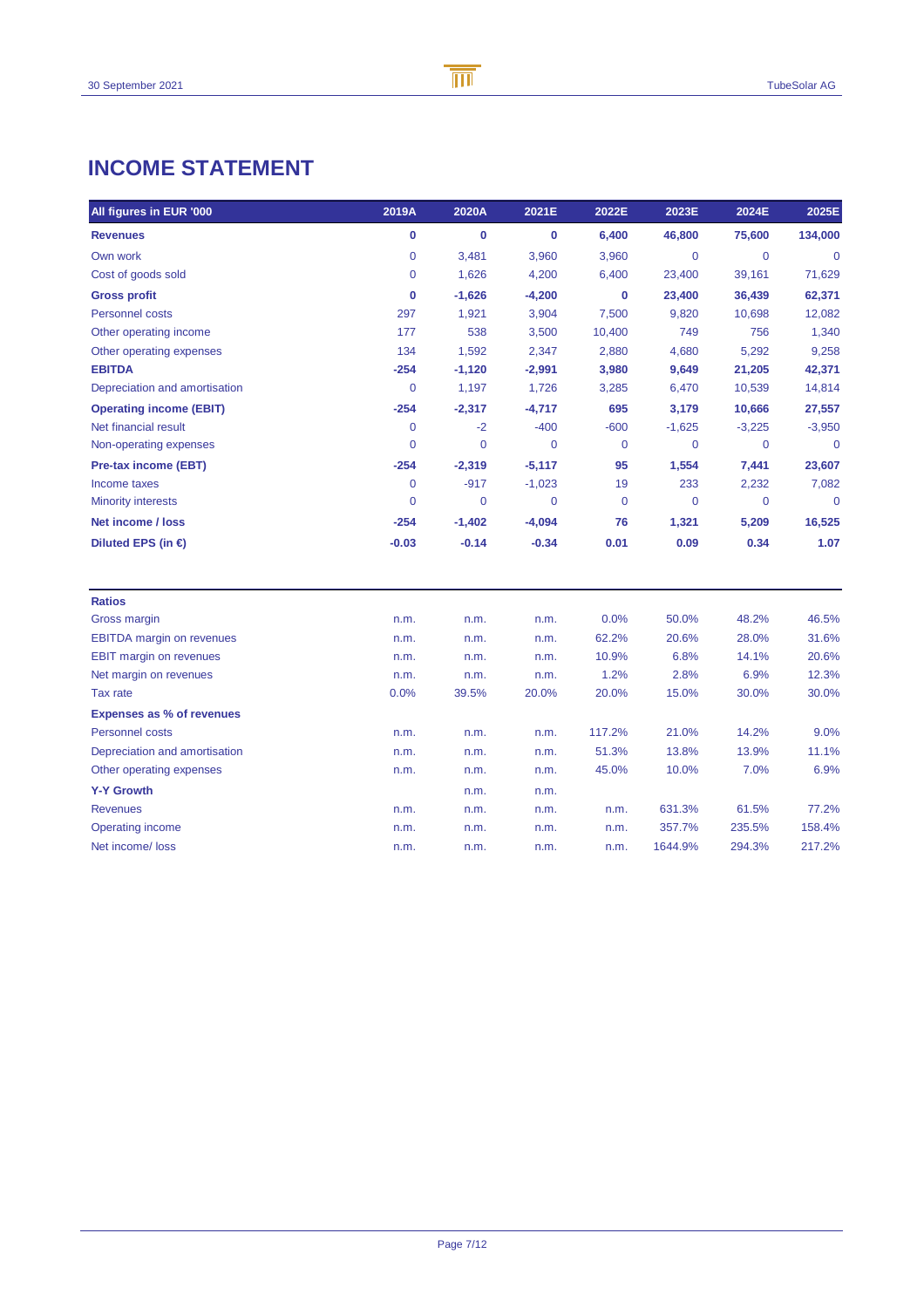## **BALANCE SHEET**

| All figures in EUR '000                   | 2019A       | 2020A          | 2021E       | 2022E    | 2023E    | 2024E       | 2025E       |
|-------------------------------------------|-------------|----------------|-------------|----------|----------|-------------|-------------|
| <b>Assets</b>                             |             |                |             |          |          |             |             |
| <b>Current assets, total</b>              | 4,174       | 6,509          | 3,555       | 11,478   | 11,432   | 17,097      | 24,975      |
| Cash and cash equivalents                 | 3,950       | 6,133          | 3,178       | 10,051   | 5,288    | 7,083       | 6,496       |
| Short-term investments                    | 0           | 0              | 0           | 0        | 0        | 0           | $\mathbf 0$ |
| <b>Receivables</b>                        | 0           | 0              | 1           | 526      | 3,847    | 6,421       | 11,681      |
| Inventories                               | $\mathbf 0$ | 1              | 1           | 526      | 1,923    | 3,219       | 6,423       |
| Other current assets                      | 224         | 375            | 375         | 375      | 375      | 375         | 375         |
| Non-current assets, total                 | 6,845       | 12,280         | 26,912      | 46,691   | 84,455   | 114,294     | 125,610     |
| Property, plant & equipment               | 0           | 1,237          | 13,365      | 35,029   | 74,475   | 105,910     | 118,132     |
| Goodwill & other intangibles              | 0           | 11,043         | 11,464      | 9,579    | 7,897    | 6,301       | 5,396       |
| Other assets                              | 6,845       | 0              | 2,083       | 2,083    | 2,083    | 2,083       | 2,083       |
| <b>Total assets</b>                       | 11,019      | 18,788         | 30,467      | 58,169   | 95,887   | 131,391     | 150,585     |
| <b>Shareholders' equity &amp; debt</b>    |             |                |             |          |          |             |             |
| <b>Current liabilities, total</b>         | 384         | 1,317          | 504         | 630      | 2,027    | 3,322       | 10,991      |
| Short-term debt                           | $\mathbf 0$ | 476            | 0           | 0        | 0        | 0           | 5,000       |
| <b>Accounts payable</b>                   | 65          | 738            | 400         | 526      | 1,923    | 3,219       | 5,887       |
| <b>Current provisions</b>                 | $\mathbf 0$ | $\mathbf 0$    | $\mathbf 0$ | 0        | 0        | 0           | $\mathbf 0$ |
| Other current liabilities                 | 319         | 104            | 104         | 104      | 104      | 104         | 104         |
| Long-term liabilities, total              | 94          | 1,986          | 7,571       | 17,571   | 52,571   | 81,571      | 76,571      |
| Long-term debt                            | 0           | 0              | 5,000       | 15,000   | 50,000   | 79,000      | 74,000      |
| Deferred revenue                          | $\mathbf 0$ | 0              | 0           | 0        | 0        | 0           | $\mathbf 0$ |
| <b>Other liabilities</b>                  | 94          | 1,986          | 2,571       | 2,571    | 2,571    | 2,571       | 2,571       |
| <b>Minority interests</b>                 | 0           | 0              | 0           | 0        | 0        | 0           | 0           |
| <b>Shareholders' equity</b>               | 10,541      | 15,486         | 22,392      | 39,968   | 41,289   | 46,498      | 63,022      |
| Share capital                             | 10,000      | 11,000         | 13,000      | 15,500   | 15,500   | 15,500      | 15,500      |
| Capital reserve                           | 795         | 6,142          | 15,642      | 30,642   | 30,642   | 30,642      | 30,642      |
| Other reserves                            | 0           | 0              | 0           | 0        | 0        | 0           | $\mathbf 0$ |
| <b>Treasury stock</b>                     | 0           | $\overline{0}$ | 0           | 0        | 0        | $\mathbf 0$ | $\mathbf 0$ |
| Loss carryforward / retained earnings     | $-254$      | $-1,656$       | $-5,750$    | $-5,674$ | $-4,353$ | 856         | 17,381      |
| <b>Total consolidated equity and debt</b> | 11,019      | 18,788         | 30,467      | 58,169   | 95,887   | 131,391     | 150,585     |
| <b>Ratios</b>                             |             |                |             |          |          |             |             |
| Current ratio (x)                         | 10.86       | 4.94           | 7.06        | 18.22    | 5.64     | 5.15        | 2.27        |
| Quick ratio (x)                           | 10.86       | 4.94           | 7.05        | 17.39    | 4.69     | 4.18        | 1.69        |
| Net debt                                  | $-3,950$    | $-5,658$       | 1,822       | 4,949    | 44,712   | 71,917      | 72,504      |
| Net gearing                               | $-37.5%$    | $-36.5%$       | 8.1%        | 12.4%    | 108.3%   | 154.7%      | 115.0%      |
| <b>Equity ratio</b>                       | 95.7%       | 82.4%          | 73.5%       | 68.7%    | 43.1%    | 35.4%       | 41.9%       |
| Book value per share (in $\epsilon$ )     | 1.05        | 1.55           | 1.87        | 2.85     | 2.66     | 3.00        | 4.07        |
| Return on equity (ROE)                    | $-2.4%$     | $-9.1%$        | $-18.3%$    | 0.2%     | 3.2%     | 11.2%       | 26.2%       |
| Days of sales outstanding (DSO)           | 0.0         | 0.0            | 0.0         | 30.0     | 30.0     | 31.0        | 31.8        |
| Days inventory outstanding                | 0.0         | 0.2            | 0.1         | 30.0     | 30.0     | 30.0        | 32.7        |
| Days in payables (DIP)                    | 0.0         | 165.6          | 34.8        | 30.0     | 30.0     | 30.0        | 30.0        |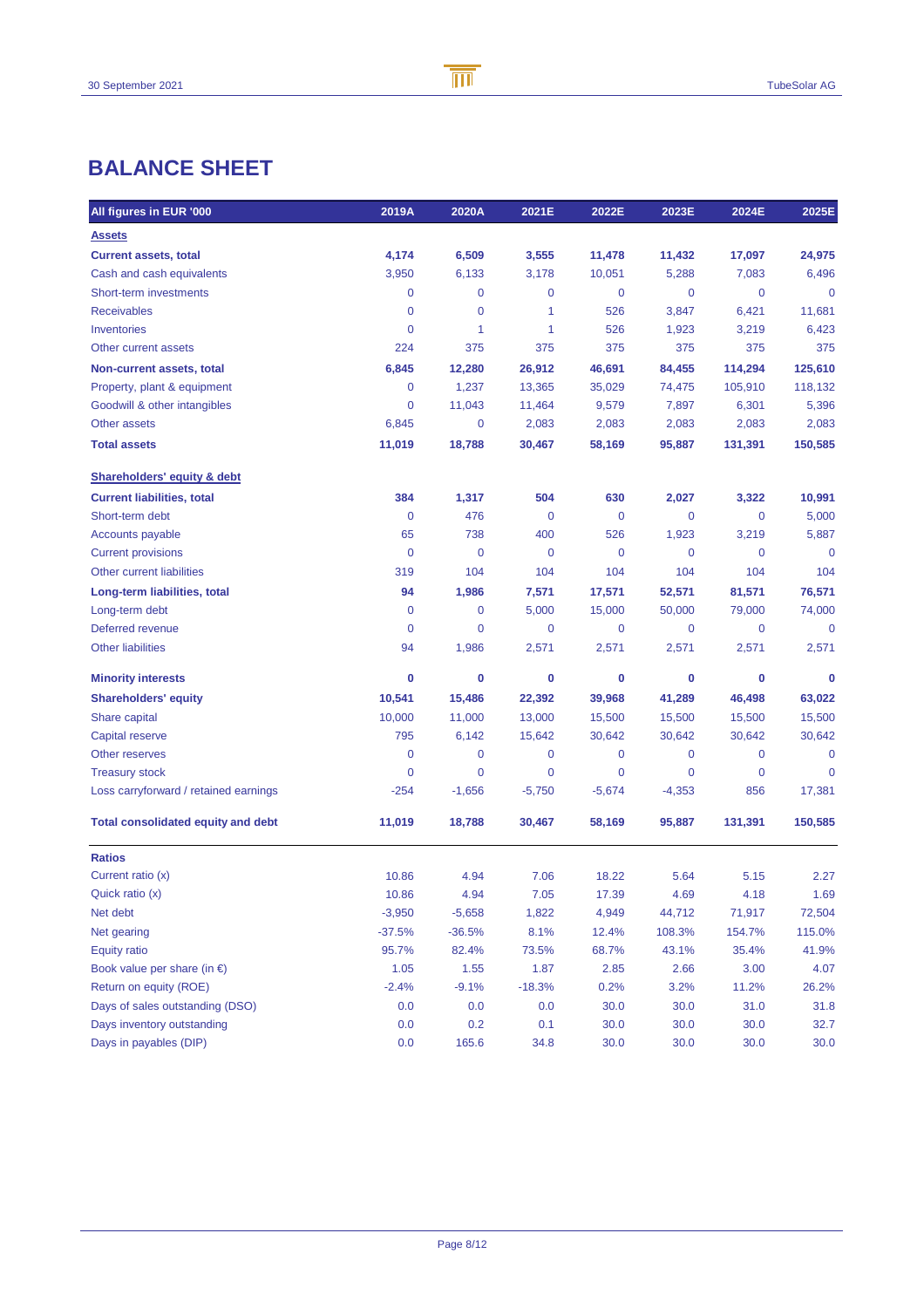## **CASH FLOW STATEMENT**

| All figures in EUR '000          | 2019A   | 2020A        | 2021E       | 2022E          | 2023E          | 2024E        | 2025E          |
|----------------------------------|---------|--------------|-------------|----------------|----------------|--------------|----------------|
| <b>EBIT</b>                      | $-254$  | $-2,317$     | $-4,717$    | 695            | 3,179          | 10,666       | 27,557         |
| Depreciation and amortisation    | 0       | 1,197        | 1,726       | 3,285          | 6,470          | 10,539       | 14,814         |
| <b>EBITDA</b>                    | $-254$  | $-1,120$     | $-2,991$    | 3,980          | 9,649          | 21,205       | 42,371         |
| Changes in working capital       | 0       | 306          | $-339$      | $-924$         | $-3,321$       | $-2,574$     | $-5,796$       |
| Other adjustments                | 0       | $-1,504$     | 623         | $-619$         | $-1,858$       | $-5,457$     | $-11,032$      |
| <b>Operating cash flow</b>       | $-254$  | $-2,318$     | $-2,706$    | 2,437          | 4,470          | 13,174       | 25,543         |
| <b>Investments in PP&amp;E</b>   | 0       | $-1,299$     | $-12,190$   | $-23,000$      | $-44,000$      | $-40,000$    | $-25,460$      |
| Investments in intangibles       | 0       | $-715$       | $-2,000$    | $-64$          | $-234$         | $-378$       | $-670$         |
| <b>Free cash flow</b>            | $-254$  | $-4,332$     | $-16,896$   | $-20,627$      | $-39,764$      | $-27,204$    | $-587$         |
| Acquisitions & disposals, net    | 0       | 40           | $-2,083$    | $\Omega$       | $\Omega$       | $\Omega$     | $\Omega$       |
| Other investments                | 0       | $\mathbf{0}$ | 0           | $\overline{0}$ | $\overline{0}$ | 0            | $\mathbf 0$    |
| <b>Investment cash flow</b>      | 0       | $-1,974$     | $-16,273$   | $-23,064$      | $-44,234$      | $-40,378$    | $-26,130$      |
| Debt financing, net              | 0       | 476          | 4,525       | 10,000         | 35,000         | 29,000       | $\mathbf 0$    |
| Equity financing, net            | 0       | 6,000        | 11,500      | 17,500         | $\mathbf 0$    | $\Omega$     | $\overline{0}$ |
| Dividends paid                   | 0       | $\mathbf 0$  | $\mathbf 0$ | $\mathbf 0$    | $\mathbf 0$    | $\mathbf{0}$ | $\mathbf 0$    |
| Other financing                  | 0       | 0            | 0           | 0              | $\overline{0}$ | $\Omega$     | 0              |
| <b>Financing cash flow</b>       | 0       | 6,476        | 16,025      | 27,500         | 35,000         | 29,000       | 0              |
| <b>FOREX &amp; other effects</b> | 0       | $\mathbf{0}$ | $\mathbf 0$ | $\mathbf 0$    | 0              | $\Omega$     | $\Omega$       |
| <b>Net cash flows</b>            | $-254$  | 2,184        | $-2,955$    | 6,873          | $-4,764$       | 1,796        | $-587$         |
| Cash, start of the year          | 0       | 3,950        | 6,133       | 3,178          | 10,051         | 5,288        | 7,083          |
| Cash, end of the year            | $-254$  | 6,134        | 3,178       | 10,051         | 5,288          | 7,083        | 6,496          |
| EBITDA/share (in $\epsilon$ )    | $-0.03$ | $-0.11$      | $-0.25$     | 0.28           | 0.62           | 1.37         | 2.73           |
| <b>Y-Y Growth</b>                |         |              |             |                |                |              |                |
| Operating cash flow              | n.m.    | n.m.         | n.m.        | n.m.           | 83.4%          | 194.7%       | 93.9%          |
| Free cash flow                   | n.m.    | n.m.         | n.m.        | n.m.           | n.m.           | n.m.         | n.m.           |
| <b>EBITDA/share</b>              | n.m.    | n.m.         | n.m.        | n.m.           | 119.0%         | 119.8%       | 99.8%          |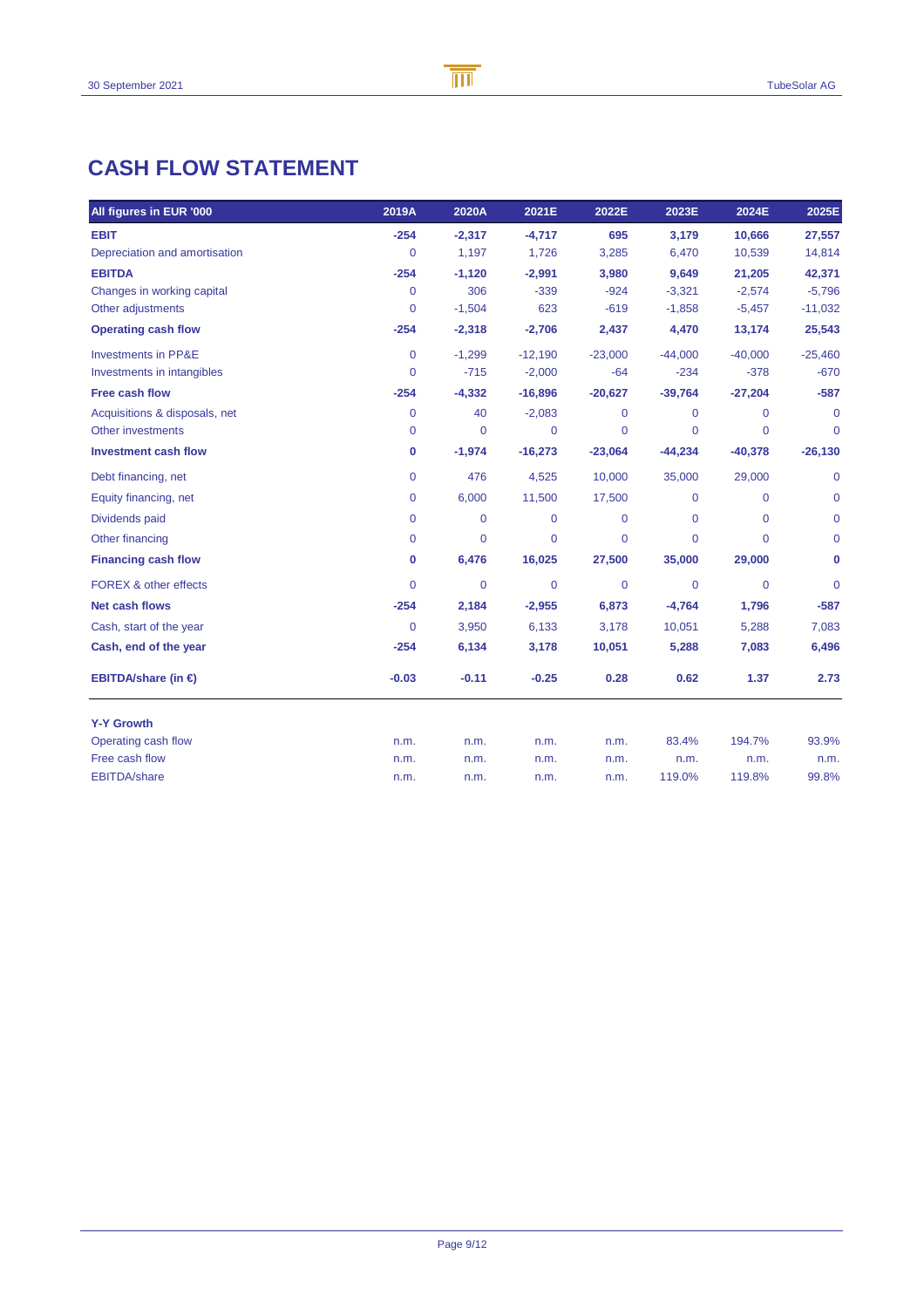## **Imprint / Disclaimer**

#### **First Berlin Equity Research**

First Berlin Equity Research GmbH ist ein von der BaFin betreffend die Einhaltung der Pflichten des §85 Abs. 1 S. 1 WpHG, des Art. 20 Abs. 1 Marktmissbrauchsverordnung (MAR) und der Markets Financial Instruments Directive (MiFID) II, Markets in Financial Instruments Directive (MiFID) II Durchführungsverordnung und der Markets in Financial Instruments Regulations (MiFIR) beaufsichtigtes Unternehmen.

First Berlin Equity Research GmbH is one of the companies monitored by BaFin with regard to its compliance with the requirements of Section 85 (1) sentence 1 of the German Securities Trading Act [WpHG], art. 20 (1) Market Abuse Regulation (MAR) and Markets in Financial Instruments Directive (MiFID) II, Markets in Financial Instruments Directive (MiFID) II Commission Delegated Regulation and Markets in Financial Instruments Regulations (MiFIR).

Anschrift: First Berlin Equity Research GmbH Mohrenstr. 34 10117 Berlin **Germany** 

Vertreten durch den Geschäftsführer: Martin Bailey

Telefon: +49 (0) 30-80 93 9 680 Fax: +49 (0) 30-80 93 9 687

E-Mail: info@firstberlin.com

Amtsgericht Berlin Charlottenburg HR B 103329 B UST-Id.: 251601797 Ggf. Inhaltlich Verantwortlicher gem. § 6 MDStV First Berlin Equity Research GmbH

#### **Authored by: Dr. Karsten von Blumenthal, Analyst All publications of the last 12 months were authored by Dr. Karsten von Blumenthal.**

**Company responsible for preparation: First Berlin Equity Research GmbH, Mohrenstraße 34, 10117 Berlin** 

The production of this recommendation was completed on 30 September 2021 at 11:27

#### **Person responsible for forwarding or distributing this financial analysis: Martin Bailey**

**Copyright© 2021 First Berlin Equity Research GmbH** No part of this financial analysis may be copied, photocopied, duplicated or distributed in any form or media whatsoever without prior written permission from First Berlin Equity Research GmbH. First Berlin Equity Research GmbH shall be identified as the source in the case of quotations. Further information is available on request.

#### **INFORMATION PURSUANT TO SECTION 85 (1) SENTENCE 1 OF THE GERMAN SECURITIES TRADING ACT [WPHG], TO ART. 20 (1) OF REGULATION (EU) NO 596/2014 OF THE EUROPEAN PARLIAMENT AND OF THE COUNCIL OF APRIL 16, 2014, ON MARKET ABUSE (MARKET ABUSE REGULATION) AND TO ART. 37 OF COMMISSION DELEGATED REGULATION (EU) NO 2017/565 (MIFID) II.**

First Berlin Equity Research GmbH (hereinafter referred to as: "First Berlin") prepares financial analyses while taking the relevant regulatory provisions, in particular section 85 (1) sentence 1 of the German Securities Trading Act [WpHG], art. 20 (1) of Regulation (EU) No 596/2014 of the European Parliament and of the Council of April 16, 2014, on market abuse (market abuse regulation) and art. 37 of Commission Delegated Regulation (EU) no. 2017/565 (MiFID II) into consideration. In the following First Berlin provides investors with information about the statutory provisions that are to be observed in the preparation of financial analyses.

#### **CONFLICTS OF INTEREST**

In accordance with art. 37 (1) of Commission Delegated Regulation (EU) no. 2017/565 (MiFID) II and art. 20 (1) of Regulation (EU) No 596/2014 of the European Parliament and of the Council of April 16, 2014, on market abuse (market abuse regulation) investment firms which produce, or arrange for the production of, investment research that is intended or likely to be<br>subsequently disseminated to clients of the firm or to the public, under their own responsibility or th shall ensure the implementation of all the measures set forth in accordance with Article 34 (2) lit. (b) of Regulation (EU) 2017/565 in relation to the financial analysts involved in the production of the investment research and other relevant persons whose responsibilities or business interests may conflict with the interests of the persons to whom the investment research is disseminated. In accordance with art. 34 (3) of Regulation (EU) 2017/565 the procedures and measures referred to in paragraph 2 lit. (b) of such article shall be designed to ensure that relevant persons engaged in different business activities involving a conflict of interests carry on those activities at a level of independence appropriate to the size and activities of the investment firm and of the group to which it belongs, and to the risk of damage to the interests of clients.

In addition, First Berlin shall pursuant to Article 5 of the Commission Delegated Regulation (EU) 2016/958 disclose in their recommendations all relationships and circumstances that may reasonably be expected to impair the objectivity of the financial<br>analyses, including interests or conflicts of interest, on their part or on the part of any nat under a contract, including a contract of employment, or otherwise, who was involved in producing financial analyses, concerning any financial instrument or the issuer to which the recommendation directly or indirectly relates.

With regard to the financial analyses of TubeSolar AG the following relationships and circumstances exist which may reasonably be expected to impair the objectivity of the financial analyses: The author, First Berlin, or a company associated with First Berlin reached an agreement with the TubeSolar AG for preparation of a financial analysis for which remuneration is owed.

Furthermore, First Berlin offers a range of services that go beyond the preparation of financial analyses. Although First Berlin strives to avoid conflicts of interest wherever possible, First Berlin may maintain the following relations with the analysed company, which in particular may constitute a potential conflict of interest:

- The author, First Berlin, or a company associated with First Berlin owns a net long or short position exceeding the threshold of 0,5 % of the total issued share capital of the analysed company;
- The author, First Berlin, or a company associated with First Berlin holds an interest of more than five percent in the share capital of the analysed company;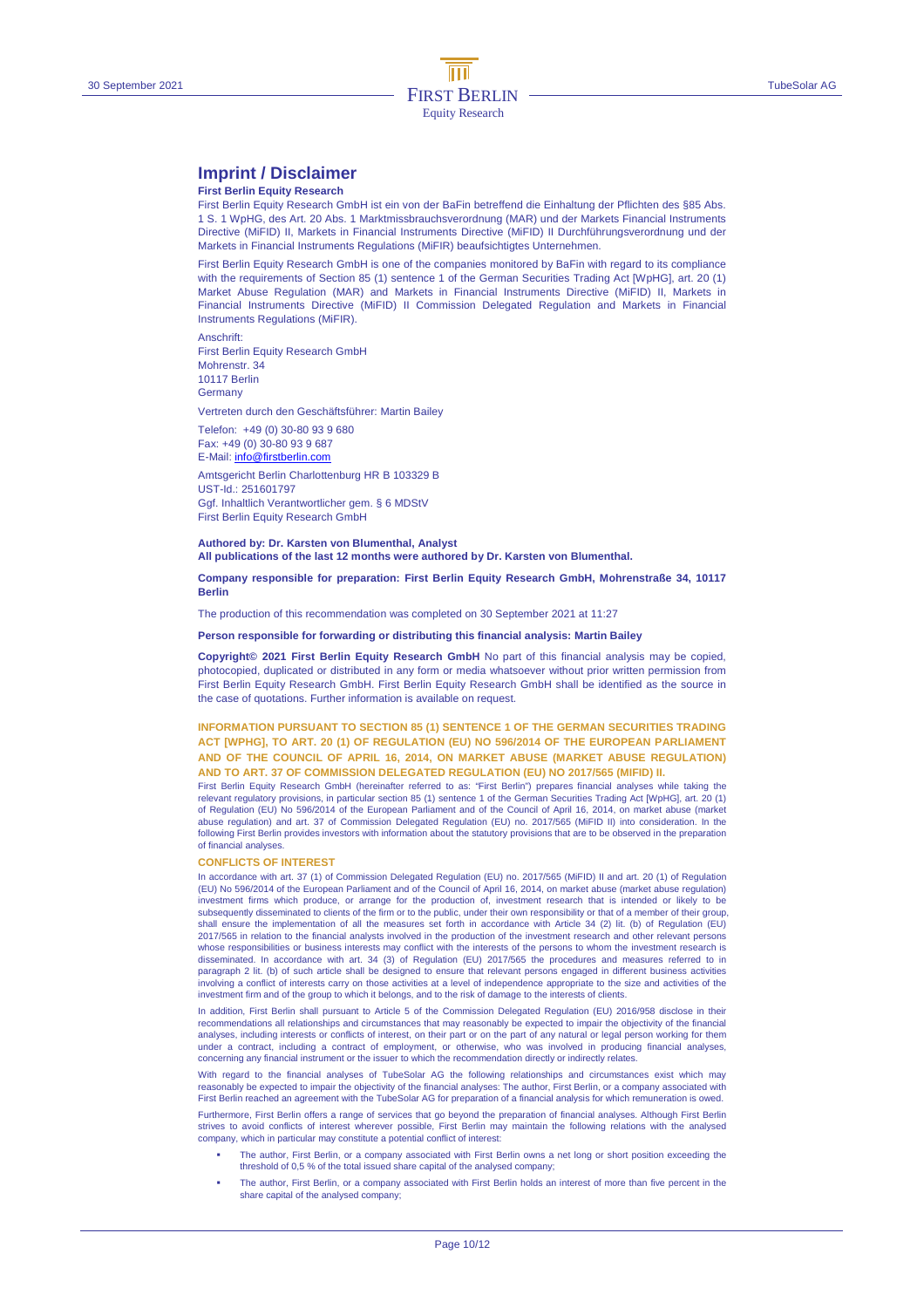- The author, First Berlin, or a company associated with First Berlin provided investment banking or consulting services for the analysed company within the past twelve months for which remuneration was or was to be paid;
- The author, First Berlin, or a company associated with First Berlin reached an agreement with the analysed company for preparation of a financial analysis for which remuneration is owed;
- The author, First Berlin, or a company associated with First Berlin has other significant financial interests in the analysed company;

With regard to the financial analyses of TubeSolar AG the following of the aforementioned potential conflicts of interests or the potential conflicts of interest mentioned in Article 6 paragraph 1 of the Commission Delegated Regulation (EU) 2016/958 exist: The author, First Berlin, or a company associated with First Berlin reached an agreement with the TubeSolar AG for preparation of a financial analysis for which remuneration is owed.

In order to avoid and, if necessary, manage possible conflicts of interest both the author of the financial analysis and First Berlin shall be obliged to neither hold nor in any way trade the securities of the company analyzed. The remuneration of the author of<br>the financial analysis stands in no direct or indirect connection with the recommendations or financial analysis. Furthermore, the remuneration of the author of the financial analysis is neither coupled directly to financial transactions nor to stock exchange trading volume or asset management fees.

#### **INFORMATION PURSUANT TO SECTION 64 OF THE GERMAN SECURITIES TRADING ACT [WPHG],**

**DIRECTIVE 2014/65/EU OF THE EUROPEAN PARLIAMENT AND OF THE COUNCIL OF 15 MAY 2014 ON MARKETS IN FINANCIAL INSTRUMENTS AND AMENDING DIRECTIVE 2002/92/EC AND DIRECTIVE 2011/61/EU, ACCOMPANIED BY THE MARKETS IN FINANCIAL INSTRUMENTS REGULATION (MIFIR, REG. EU NO. 600/2014).** 

First Berlin notes that is has concluded a contract with the issuer to prepare financial analyses and is paid for that by the issuer. First Berlin makes the financial analysis simultaneously available for all interested security financial services companies. First Berlin thus believes that it fulfils the requirements of section 64 WpHG for minor non-monetary benefits.

#### **PRICE TARGET DATES**

Unless otherwise indicated, current prices refer to the closing prices of the previous trading day.

#### **AGREEMENT WITH THE ANALYSED COMPANY AND MAINTENANCE OF OBJECTIVITY**

The present financial analysis is based on the author's own knowledge and research. The author prepared this study without any direct or indirect influence exerted on the part of the analysed company. Parts of the financial analysis were possibly provided to the analysed company prior to publication in order to avoid inaccuracies in the representation of facts. However, no substantial changes were made at the request of the analysed company following any such provision.

#### **ASSET VALUATION SYSTEM**

First Berlin's system for asset valuation is divided into an asset recommendation and a risk assessment.

#### **ASSET RECOMMENDATION**

The recommendations determined in accordance with the share price trend anticipated by First Berlin in the respectively indicated investment period are as follows:

| Category<br>Current market capitalisation (in $\epsilon$ ) |                                        |                 | $\mathcal{D}$ |
|------------------------------------------------------------|----------------------------------------|-----------------|---------------|
|                                                            |                                        | $0 - 2$ billion | > 2 billion   |
| Strong Buy <sup>1</sup>                                    | An expected favourable price trend of: | > 50%           | >30%          |
| Buy                                                        | An expected favourable price trend of: | > 25%           | >15%          |
| <b>Add</b>                                                 | An expected favourable price trend of: | 0% to 25%       | 0% to 15%     |
| Reduce                                                     | An expected negative price trend of:   | 0% to -15%      | 0% to $-10%$  |
| Sell                                                       | An expected negative price trend of:   | $< -15%$        | $< -10%$      |

<sup>1</sup> The expected price trend is in combination with sizable confidence in the quality and forecast security of managem

Our recommendation system places each company into one of two market capitalisation categories. Category 1 companies have a market capitalisation of €0 – €2 billion, and Category 2 companies have a market capitalisation of > €2 billion. The expected return thresholds underlying our recommendation system are lower for Category 2 companies than for Category 1 companies. This reflects the generally lower level of risk associated with higher market capitalisation companies.

#### **RISK ASSESSMENT**

The First Berlin categories for risk assessment are low, average, high and speculative. They are determined by ten factors: Corporate governance, quality of earnings, management strength, balance sheet and financial risk, competitive position, standard of financial disclosure, regulatory and political uncertainty, strength of brandname, market capitalisation and free float. These risk factors are incorporated into the First Berlin valuation models and are thus included in the target prices. First Berlin customers may request the models.

#### **RECOMMENDATION & PRICE TARGET HISTORY**

| <b>Report</b><br>$No.$ : | Date of<br>publication | <b>Previous day closing</b><br>price | <b>Recommendation</b> | <b>Price</b><br>target |
|--------------------------|------------------------|--------------------------------------|-----------------------|------------------------|
| Initial<br>Report        | 29 October 2020        | €6.60                                | <b>Buy</b>            | € $9.40$               |
| 21                       |                        |                                      | ÷                     |                        |
| $\overline{2}$           | 4 December 2020        | €7.15                                | <b>Buy</b>            | € $9.40$               |
| 3                        | 8 January 2021         | €6.95                                | <b>Buy</b>            | € $9.40$               |
| $\overline{4}$           | 1 April 2021           | €6.65                                | <b>Buy</b>            | $\epsilon$ 9.40        |
| 5                        | 12 July 2021           | €5.95                                | <b>Buy</b>            | €7.70                  |
| 6                        | Today                  | €4.96                                | <b>Buy</b>            | €7.50                  |

#### **INVESTMENT HORIZON**

Unless otherwise stated in the financial analysis, the ratings refer to an investment period of twelve months.

#### **UPDATES**

At the time of publication of this financial analysis it is not certain whether, when and on what occasion an update will be provided. In general First Berlin strives to review the financial analysis for its topicality and, if required, to update it in a very timely manner in connection with the reporting obligations of the analysed company or on the occasion of ad hoc notifications.

### **SUBJECT TO CHANGE**